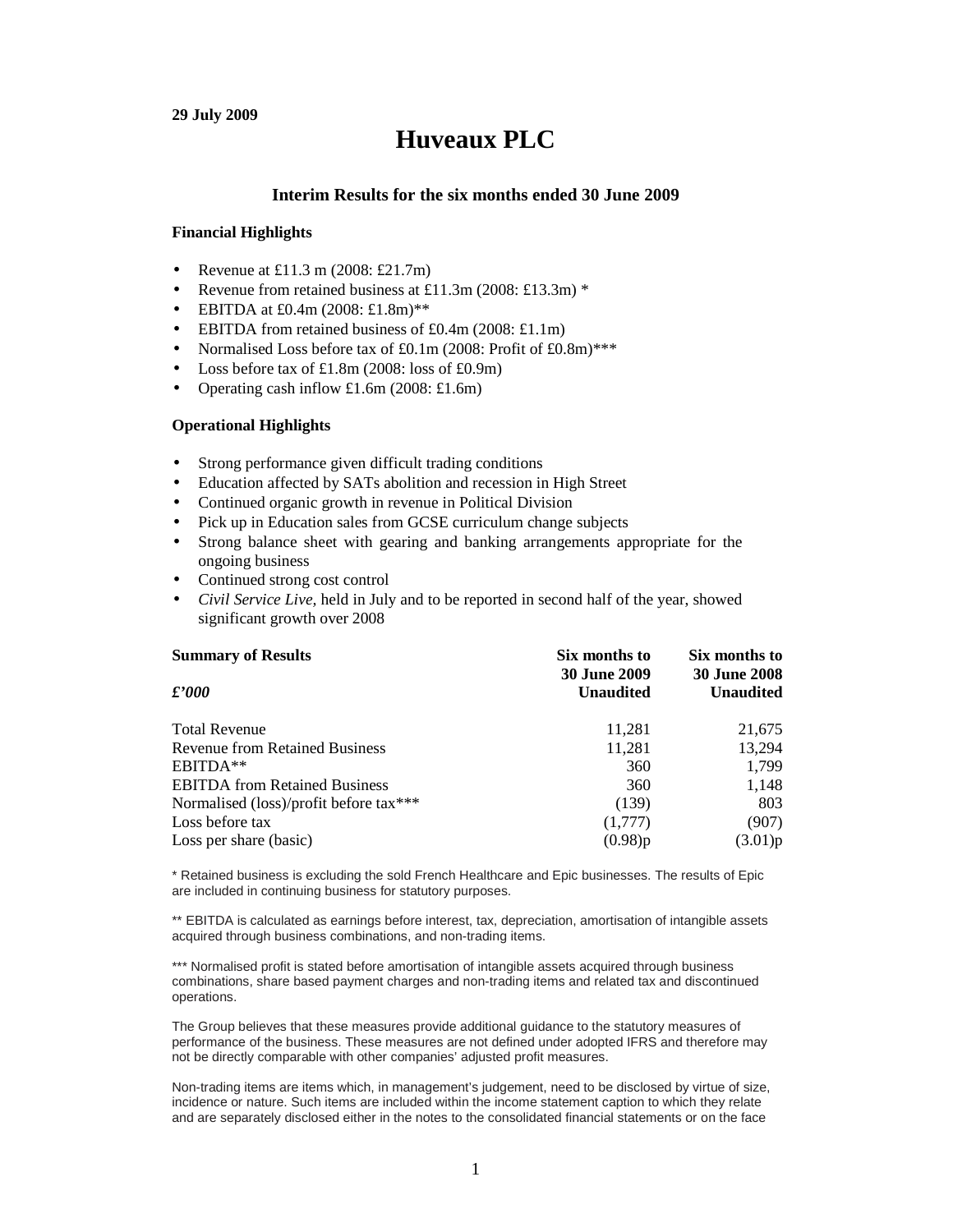of the consolidated income statement.

Gerry Murray, Chief Executive of Huveaux, commented:

"We are now a more focussed and resilient business than at any time in our history. We have disposed of underperforming businesses, enabling us to concentrate on Politics and Education. This has allowed us to deal more effectively with the challenging trading conditions faced by all Media Companies in 2009.

Huveaux has traded in line with expectations in the first half of the year. The underlying growth within the Politics Division is clouded by timing differences – after adjusting for these, the Division continues to show strong organic growth. Within Education we have been able to mitigate significantly the effect of the lost sales at KS3.

Within Politics, *Civil Service Live* moved from April in 2008 to July in 2009. This has moved a significant amount of revenue (and profit) out of these Interim results. Nevertheless, the year on year comparison of the event shows a 30% growth in net revenue and this will be reflected in the full year numbers.

We have continued to show strong growth in the digital monitoring and face-toface businesses within the Division – further reducing the importance of display advertising to the Group.

Our Education division has responded well following the abolition of KS3 SATs in 2008 and both the significant cost savings achieved and the highly variable cost base, mean that the impact of the reduced revenue has been limited.

While the first half of the year is materially smaller than the second, the visibility of the trading for the second half, especially in Politics, is good and we remain confident of the full year results. In addition, we believe that the market leading positions of our brands and the impending General Election in the UK, result in significant potential for growth in 2010 and beyond. This further enhances the underlying value of the Group."

#### **For further information, please contact:**

#### **Huveaux**

Gerry Murray, Chief Executive Officer 020 7245 0270 Rupert Levy, Group Finance Director Kevin Hand, Non-Executive Chairman

An analyst presentation will be held at 9am at Brewin Dolphin, 12 Smithfield Street, London EC1A 9BD.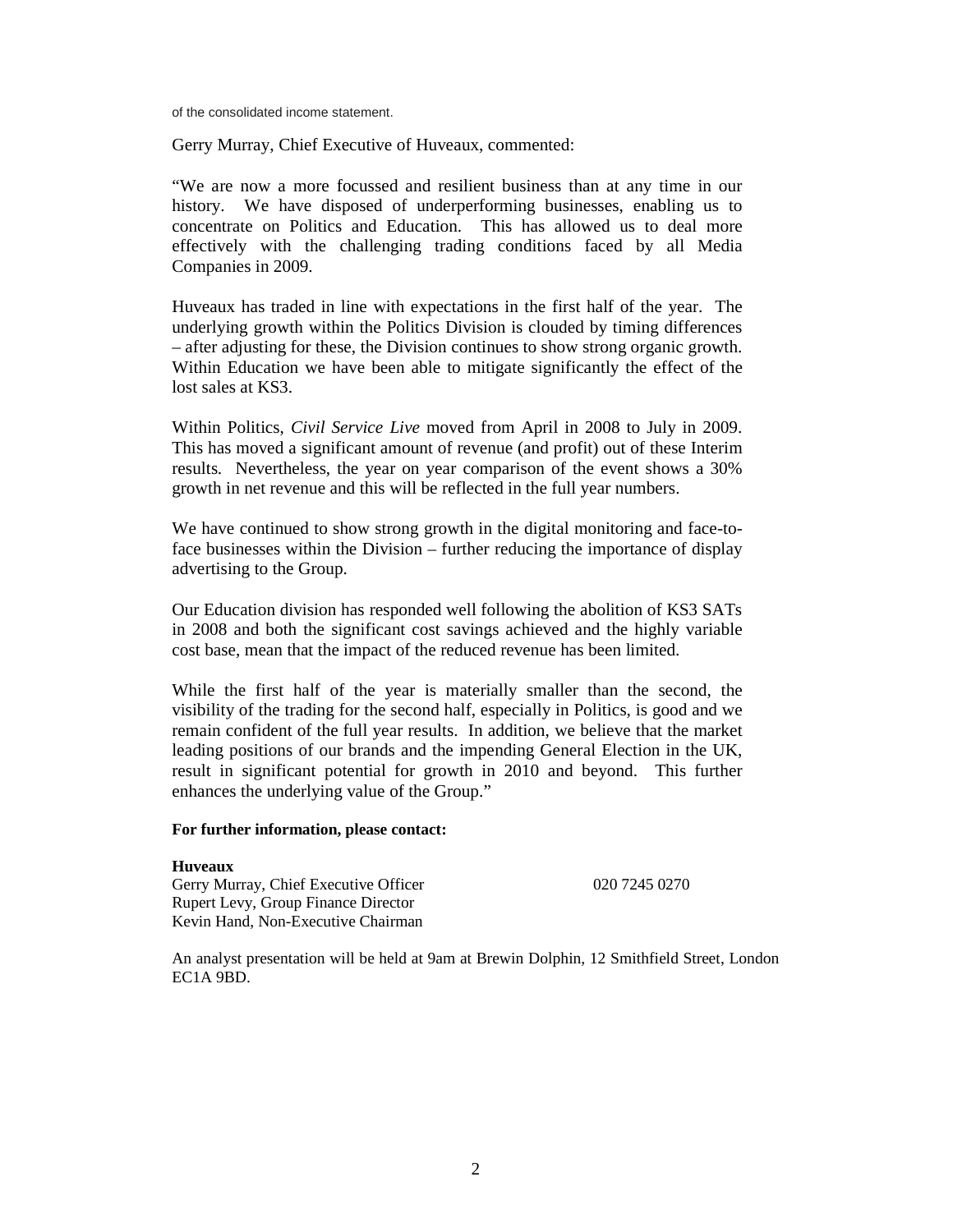# **OPERATING AND FINANCIAL REVIEW**

#### **Group Performance**

The first half of 2009 saw revenue of  $£11.3m$  (2008: £21.7m). The 2008 numbers include 5 months' revenue from the businesses sold in June 2008. Excluding these businesses, retained revenue moved from £13.3m in 2008 to £11.3m in 2009. For statutory purposes only the French Healthcare business is included in "discontinued operations", while the results of Epic are included in continuing businesses within the Learning Division for 2008.

Within revenue from retained businesses, Education shows a £1.4m reduction, reflecting the loss of KS3 SATs revenues and the effect of the recession on the high street. Politics, on the other hand, after adjusting for *Civil Service Live* (which moved from H1 to H2 in 2009) and the closed *Monitor* shows a 4% growth on ongoing business. In addition, *Civil Service Live*  will show a more than 30% growth over 2008.

EBITDA decreased from £1.8m to £0.4m in aggregate, and from £1.1m to £0.4m on the retained businesses. This reflects a significant movement of profit into H2 within Politics, and the reduced revenues within Education.

The basic loss per share was 0.98 pence (2008: loss of 3.01 pence).

## **Operating Review**

#### **Political Division**

Revenue in the Political Division fell from £7.8m to £7.2m and EBITDA was at £0.6m (2008: £0.9m).

When analysing the results, it is important to allow for the significant timing differences which understate the growth in the 2009 results. *Civil Service Live* was held in April 2008 and contributed £0.7m net revenue. In 2009 this major exhibition was held in the first week of July and will contribute £0.9m of net revenue with a significant increase in EBITDA. *The Monitor* magazine was closed in December 2008 – this magazine contributed £237k of revenue in the first half of 2008, but a very small profit.

After adjusting for these material items, the underlying business showed organic growth of 4% in terms of revenue and a flat performance in terms of EBITDA. The reduction in the overall margin reflects the loss of the marginal display advertising pages (with a very high margin) which were replaced with events revenue.

The most dramatic performance in the first half of the year was in our Political Knowledge business, incorporating *Westminster Explained* and *Westminster Briefing*, which had a record half year. Growth has come across this portfolio, where we continue to be successful in competitive pitches – securing long-term relationships with Government departments. This portfolio delivered a 40% growth in revenue and a tripling of EBITDA. The second half of the year contains some of the larger events, and is on track to deliver a profit approximately twice the size of that in 2008.

Within the core UK Politics division, we have been hit by the recessionary effect on display advertising and the recent uncertainty in Parliament concerning MPs' expenses, the future of the Prime Minister and the likely date of the General Election. Despite these factors, and following the return to some certainty regarding the timing of the General Election, the division is on track to deliver significant organic growth in line with expectations for the full year.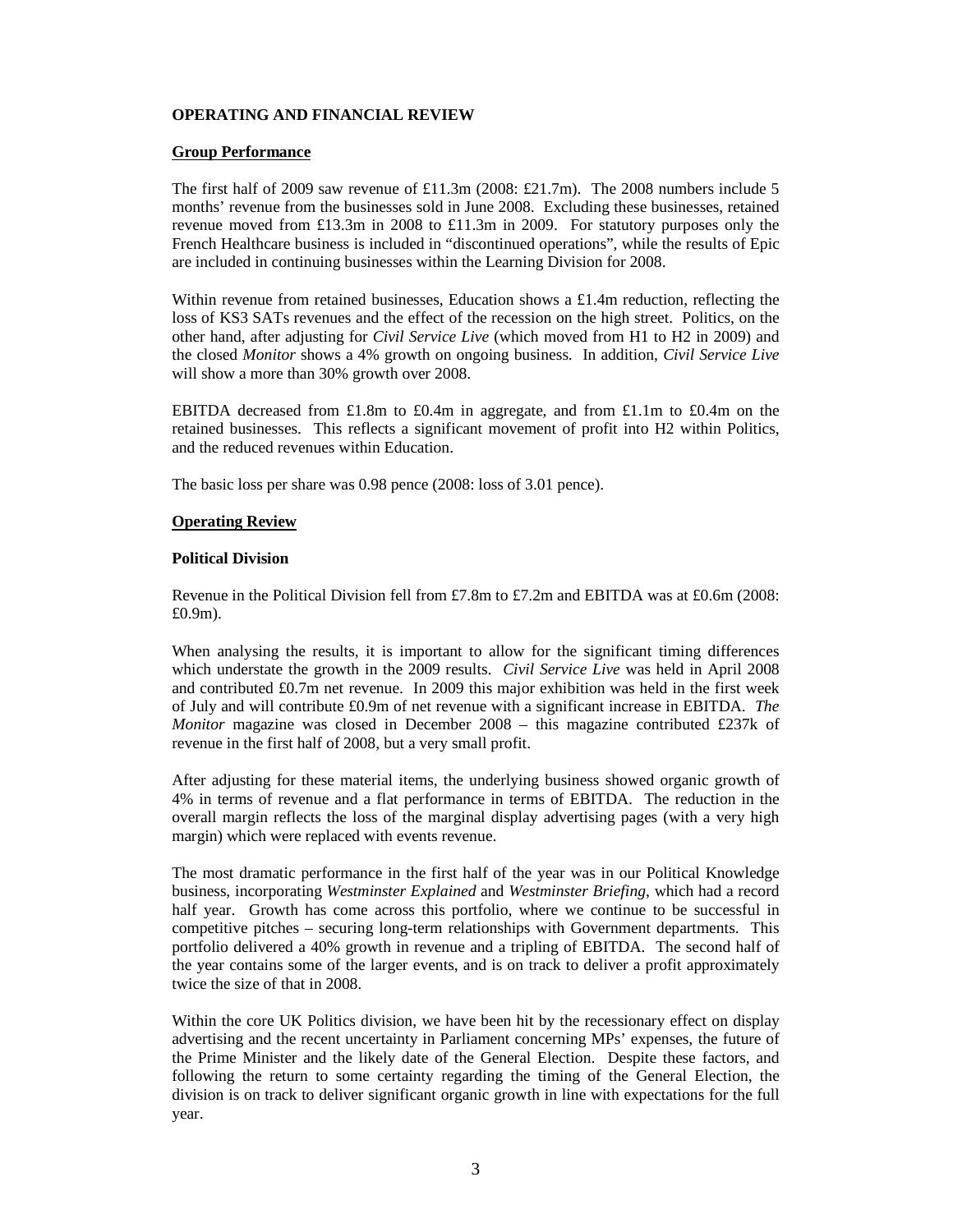Display advertising has been hit – on average being 30% below prior years – but our strategy of reducing its importance to the Group has resulted in this being of less impact than in previous years. Offsetting this decline has been the strong performance of Events and Data products.

The *UK Monitoring* business continues to grow well – with both new business and renewal rates ahead of forecast, reflecting an increase in our market share. The second half of the year will see an upgrade to *Dodonline* which will provide increased functionality to the user and drive further revenue growth.

As well as the main *Civil Service Live*, we ran our first *Regional Civil Service Live* event in Gateshead in March. This event, though smaller than the main event, provided an additional communications forum for the Cabinet Office and further cemented our relationship with them. There will be an additional similar event held later in the year, in Manchester.

While *The House* magazine suffered from the reduced demand for display advertising, the related Events business continues to grow. The *Fringe Events* at the autumn party conferences are already ahead of prior years – and we are now the leading provider of fringe events across the three major conferences. In addition, 2009 has seen a steady increase in smaller events and we are planning at least two larger *Prospective Parliamentary Candidates* events in the latter part of the year.

Our European business was, as expected, affected by the hiatus in the run-up to the European Elections in June. This, together with a market decline in advertising spend, resulted in a reduced performance against 2008. At the same time, the *EU Monitoring* business continued to grow rapidly – with revenue 60% ahead of 2008.

Our French political business, *Le Trombinoscope*, is in a cyclical "down year" due to the lack of any elections in France. This is reflected in the forecast for the year which is approximately 10% lower than 2008.

Fenman has rationalised the DVD/Manual part of the business – resulting in a more focussed business with lower overheads. *Training Journal* has suffered from the effects of the recession, which are particularly severe in the training sector.

The move towards greater transparency and the significant changes likely to follow the next General Election will provide significant opportunities for this Division in 2010 and beyond. The second half of 2009 will also see an increasing number of events within the portfolio. Forward orders for these are good and so we are confident that 2009 will show good revenue, profit and margin growth.

Since the end of the first half of the year, the second *Civil Service Live* was held at Olympia in London. More than 8,000 senior civil servants attended over the 3 days and speakers included the HRH The Prince of Wales, Alistair Campbell, Baron Sugar and the Cabinet Secretary. Despite the economic conditions, the second edition showed 30% top line growth and will again make a significant contribution to the full year results. This exhibition is now established as a key part of the internal communication plans of the Civil Service and will be repeated in July 2010. Re-bookings for this event have started very strongly.

#### **Education Division**

The Education Division had first half revenues of £4.1m (2008: £5.5m) and EBITDA of £0.2m (2008: £0.9m).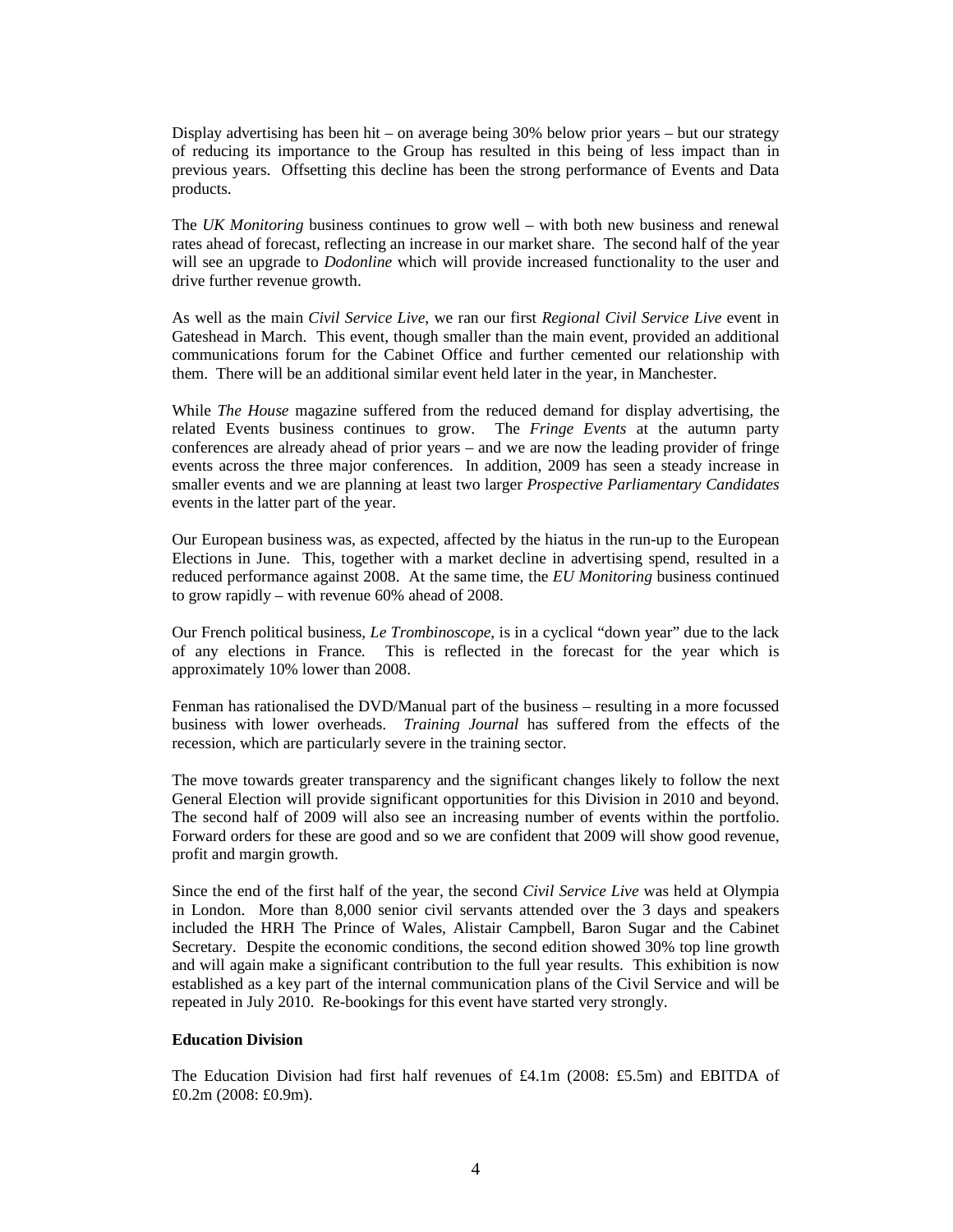As reported in our Annual Report, 2008 saw significant changes in the market. The most dramatic change resulted from the sudden abolition of KS3 SATs in October 2008. This had a material effect on 2008 results and this has continued into 2009. This change has the effect of removing £600k of revenue from the first half of 2009.

A lesser change was that in the schools' financial year (April 2008 – March 2009) there was a move from GCSE spending to A-Levels. This resulted in a reduction in spend of approximately £300k in the first half of 2009. This shift is beginning to reverse as the spend moves towards the changed curriculum subjects within GCSEs – where we are stronger.

In addition, the Education market has, in line with all retail industries, suffered from reduced demand on the High Street. This has affected the Division across the various retail outlets, albeit that we have worked with the larger retailers to ensure that the reduction suffered is smaller than our competitors.

In Scotland, sales were also down from £0.9m to £0.8m, reflecting the recession in the same way as in the remainder of the UK. In addition, *Leckie & Leckie* have now moved from producing the "official SQA" past papers to producing its "own brand" practice papers. The switch from the former to the latter resulted in a £100k shortfall in revenue in the first half of the year. The new publications will start to sell in the  $3<sup>rd</sup>$  quarter of 2009 and early indications are that the lower price point combined with additional functionality will result in a significant market share. It should be noted that these publications will be at a significantly higher margin than the previous products.

As a result of the changes in the market, especially regarding KS3 SATs, a cost reduction exercise was implemented at the start of 2009. This exercise successfully reduced the costs of the Division by £600k in 2009. This, together with the variable cost base, has meant that the EBITDA reduction has been limited to  $£0.6m$  in the half year and will help to minimise the margin fall in the full year.

## **Financial Review**

Gross debt has fallen from £9.1m to £8.6m in the 6 months to  $30<sup>th</sup>$  June 2009. Net debt at 30 June 2009 of £8.6m is £0.5m improved from the year end.

During the first half we generated £1.6m of operating cash flows (2008: £1.6m). The level of gearing for the Group, with net debt at approximately twice run-rate EBITDA, provides a robust financial position going forward.

## **Outlook**

The second half of 2009 will again be more important than the first half for Huveaux, as it coincides with the start of the academic year in September, the autumn Party Conferences and *Civil Service Live* which was held in early July.

The outlook for Huveaux in the second half of 2009 is encouraging across the Group. The political market has got over the turmoil in early June, and the visibility into the third quarter is very good. The Education Division is performing more predictably, and the new GCSE publishing has been well received.

The economic climate continues to be hard for all Media Companies, however the Board remains confident regarding the full year outcome – and believes that the true value of the Group is evidenced by the strong market positions of both of the Divisions and the potential growth in 2010 and beyond.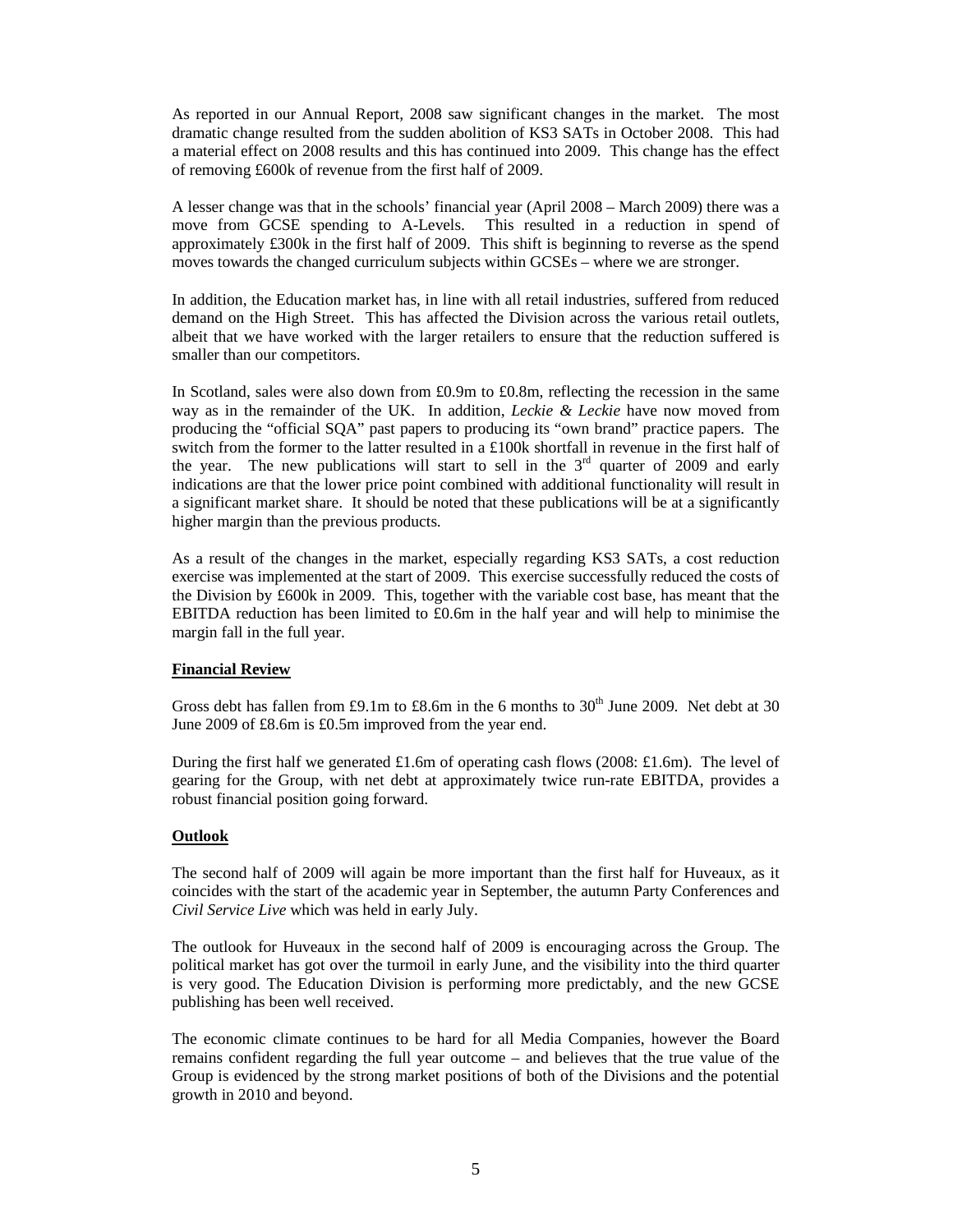## **HUVEAUX PLC CONSOLIDATED INCOME STATEMENT**

|                                                                             |                | For the six      | For the six   | For the year  |             |
|-----------------------------------------------------------------------------|----------------|------------------|---------------|---------------|-------------|
|                                                                             |                | months ended     | months ended  | ended         |             |
|                                                                             |                |                  | 30 June       | 30 June       | 31 December |
|                                                                             |                | 2009             | 2008          | 2008          |             |
|                                                                             |                | <b>Unaudited</b> | Unaudited     | Audited       |             |
|                                                                             | Note           | $\pounds$ '000   | $\pounds$ 000 | $\pounds$ 000 |             |
| <b>Revenue</b>                                                              | 3              | 11,281           | 16,111        | 30,759        |             |
| Cost of sales                                                               |                | (7, 367)         | (9,615)       | (17, 866)     |             |
| <b>Gross profit</b>                                                         |                | 3,914            | 6,496         | 12,893        |             |
| <b>Administrative expenses:</b>                                             |                |                  |               |               |             |
| Non-trading items                                                           | $\overline{4}$ | (358)            |               | (190)         |             |
| (Loss)/profit on disposal of subsidiary undertaking                         |                |                  | (170)         | 300           |             |
| Amortisation of intangible assets acquired through<br>business combinations |                | (1, 281)         | (1, 465)      | (2,757)       |             |
| Net administrative expenses                                                 |                | (3, 830)         | (5,405)       | (8,959)       |             |
| Total administrative expenses                                               |                | (5, 469)         | (7,040)       | (11,606)      |             |
| <b>Operating (loss)/profit</b>                                              |                | (1, 555)         | (544)         | 1,287         |             |
| Finance income                                                              |                | 113              | 62            | 276           |             |
| Financing costs                                                             |                | (335)            | (425)         | (1,058)       |             |
| (Loss)/profit before tax                                                    |                | (1,777)          | (907)         | 505           |             |
| Income tax credit                                                           | 5              | 284              | 656           | 891           |             |
| (Loss)/profit after tax from continuing operations                          |                | (1, 493)         | (251)         | 1,396         |             |
| Results from discontinued operations (net of tax)                           | 9              |                  | (4, 330)      | (5,380)       |             |
| Loss for the period                                                         |                | (1, 493)         | (4,581)       | (3,984)       |             |
| Earnings per share                                                          |                |                  |               |               |             |
| <b>Basic</b>                                                                | 6              | (0.98 p)         | (3.01 p)      | (2.62 p)      |             |
| Diluted                                                                     | 6              | (0.98 p)         | (3.01 p)      | (2.62 p)      |             |
|                                                                             |                |                  |               |               |             |

# **CONSOLIDATED STATEMENT OF RECOGNISED INCOME AND EXPENSE**

|                                                                                                        | For the six      | For the six  | For the year |
|--------------------------------------------------------------------------------------------------------|------------------|--------------|--------------|
|                                                                                                        | months ended     | months ended | ended        |
|                                                                                                        | 30 June          | 30 June      | 31 December  |
|                                                                                                        | 2009             | 2008         | 2008         |
|                                                                                                        | <b>Unaudited</b> | Unaudited    | Audited      |
|                                                                                                        | $\pounds$ '000   | £'000        | £'000        |
| Exchange differences recognised on disposal of discontinued operations                                 | 12               | 565          | 565          |
| Exchange differences on translation of foreign operations                                              |                  | 3            | 21           |
| Net income recognised directly in equity                                                               | 12               | 568          | 586          |
| Loss for the period                                                                                    | (1, 493)         | (4,581)      | (3.984)      |
| Total recognised income and expense for the period attributable to<br>equity holders of parent company | (1,481)          | (4,013)      | (3.398)      |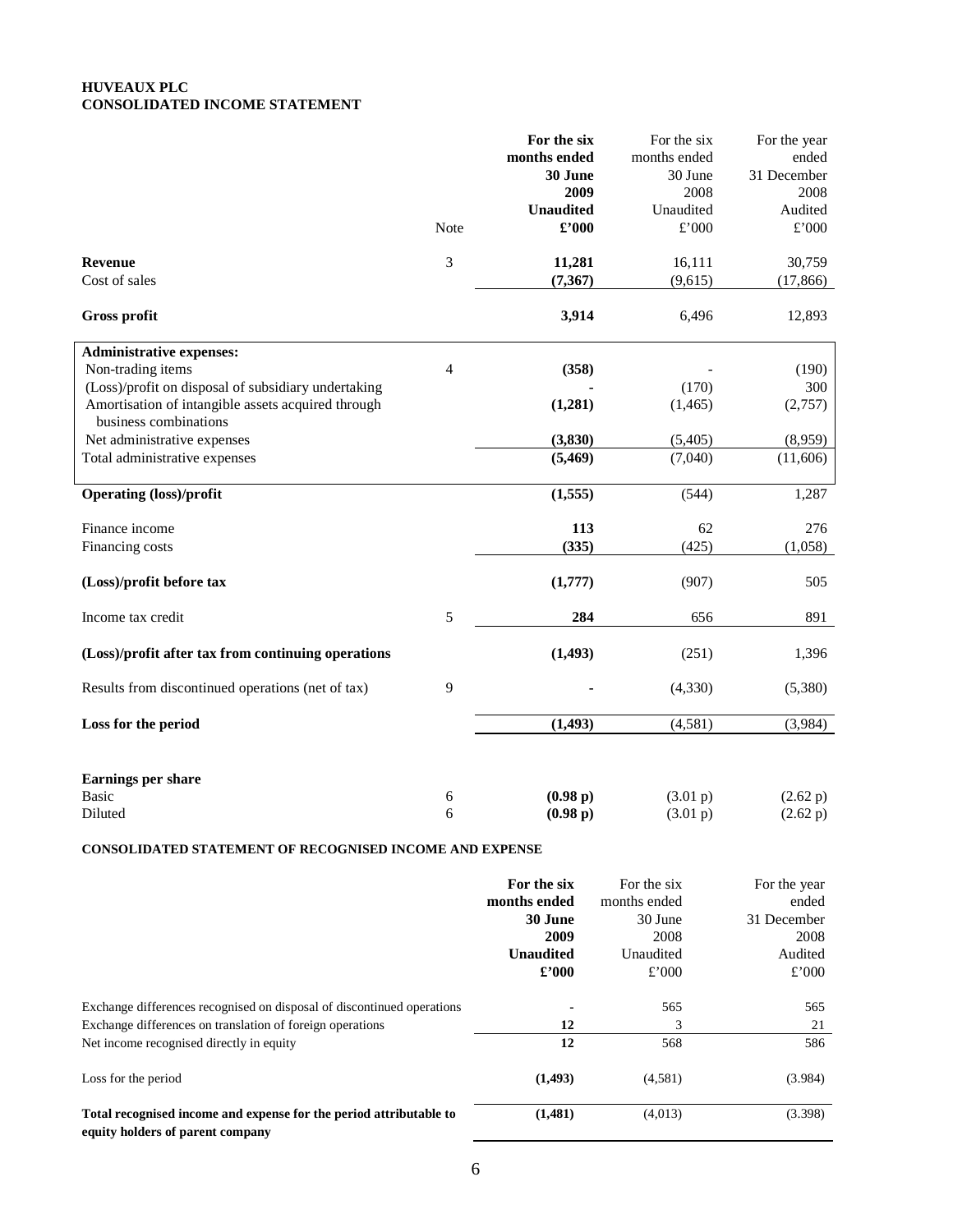#### **HUVEAUX PLC CONSOLIDATED STATEMENT OF FINANCIAL POSITION**

|                                              |      | As at            | As at     | As at          |
|----------------------------------------------|------|------------------|-----------|----------------|
|                                              |      | <b>30 June</b>   | 30 June   | 31 December    |
|                                              |      | 2009             | 2008      | 2008           |
|                                              |      | <b>Unaudited</b> | Unaudited | Unaudited      |
|                                              | Note | $\pounds$ '000   | £'000     | $\pounds$ '000 |
| Goodwill                                     | 7    | 22,847           | 23,324    | 22,847         |
| Intangible assets                            | 8    | 29,704           | 31,892    | 31,024         |
| Property, plant and equipment                |      | 307              | 420       | 378            |
| <b>Non-current assets</b>                    |      | 52,858           | 55,636    | 54,249         |
| Inventories                                  |      | 2,422            | 2,448     | 2,496          |
| Trade and other receivables                  |      | 4,553            | 4,776     | 4,967          |
| Derivative financial instruments             |      |                  | 50        | 45             |
| Cash                                         |      | 54               | 1,678     | 96             |
| <b>Current assets</b>                        |      | 7,029            | 8,952     | 7,604          |
| Interest bearing loans and borrowings        |      | (2,130)          | (2,130)   | (2,130)        |
| Income tax payable                           |      | (81)             | (15)      | (240)          |
| Provisions                                   |      |                  | (50)      |                |
| Trade and other payables                     |      | (6, 721)         | (7,670)   | (6,207)        |
| <b>Current liabilities</b>                   |      | (8,932)          | (9, 865)  | (8,577)        |
| Net current liabilities                      |      | (1,903)          | (913)     | (973)          |
| <b>Total assets less current liabilities</b> |      | 50,955           | 54,723    | 53,276         |
| Interest bearing loans and borrowings        |      | (6, 477)         | (8,075)   | (7,010)        |
| Deferred tax liability                       |      | (4, 654)         | (5, 326)  | (4,937)        |
| <b>Non current liabilities</b>               |      | (11, 131)        | (13, 401) | (11, 947)      |
| <b>Net assets</b>                            |      | 39,824           | 41,322    | 41,329         |
| <b>Capital and reserves</b>                  |      |                  |           |                |
| Issued capital                               |      | 15,200           | 15,200    | 15,200         |
| Share premium                                |      | 30,816           | 30,816    | 30,816         |
| Other reserves                               |      | 409              | 409       | 409            |
| <b>Retained loss</b>                         |      | (6,589)          | (5,100)   | (5,117)        |
| Translation reserve                          |      | (12)             | (3)       | 21             |
| <b>Equity shareholders' funds</b>            |      | 39,824           | 41,322    | 41,329         |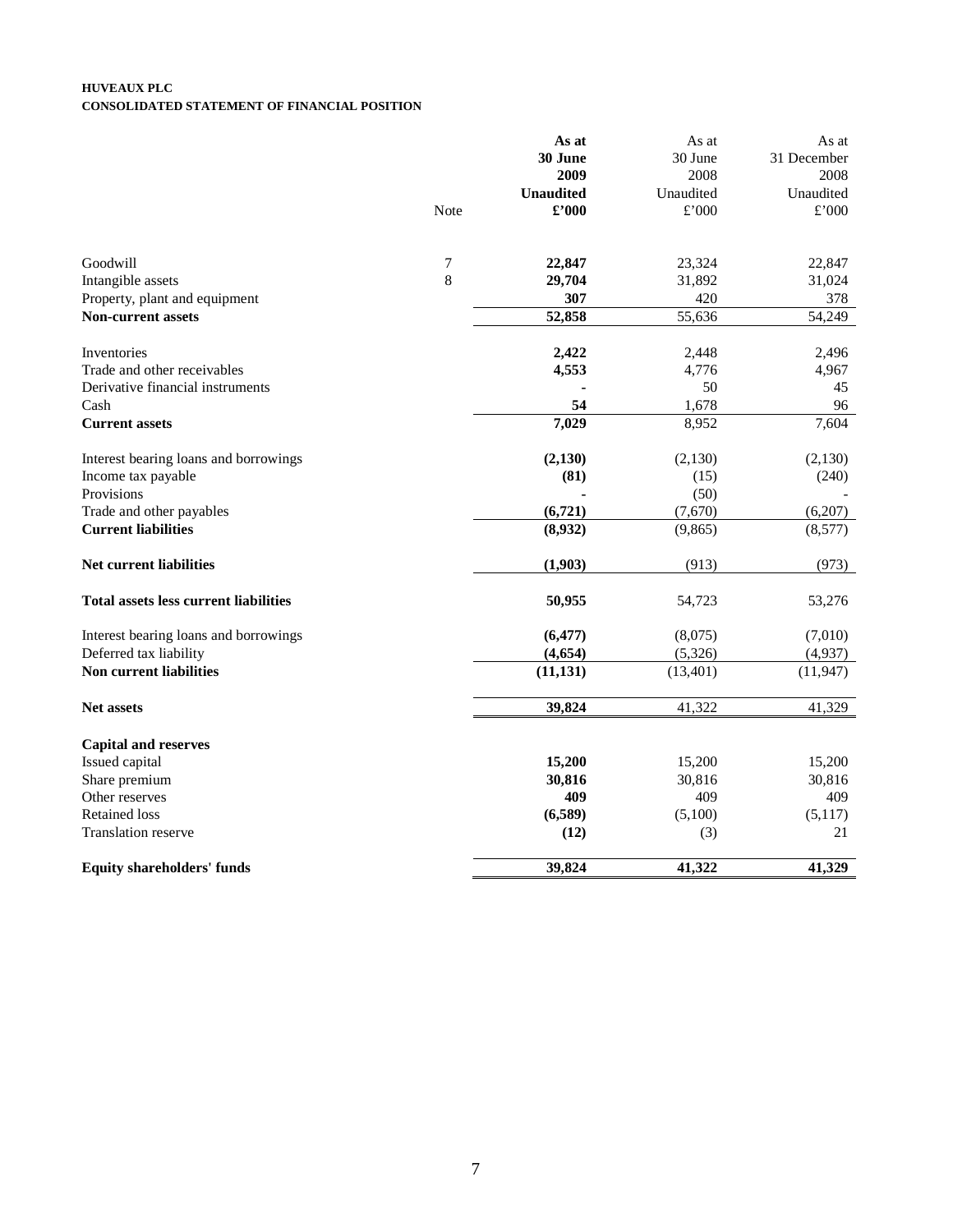| <b>HUVEAUX PLC</b>                                                       |      | For the six      | For the six   | For the year |
|--------------------------------------------------------------------------|------|------------------|---------------|--------------|
| <b>CONSOLIDATED STATEMENT OF CASH FLOWS</b>                              |      | months ended     | months ended  | ended        |
|                                                                          |      | 30 June          | 30 June       | 31 December  |
|                                                                          |      | 2009             | 2008          | 2008         |
|                                                                          |      | <b>Unaudited</b> | Unaudited     | Audited      |
|                                                                          | Note | £'000            | $\pounds$ 000 | £'000        |
|                                                                          |      |                  |               |              |
| Cash flows from operating activities                                     |      |                  |               |              |
| Loss for the period                                                      |      | (1,493)          | (4,581)       | (3,984)      |
|                                                                          |      |                  |               |              |
| Depreciation of property, plant and equipment                            |      | 90               | 161           | 153          |
| Amortisation of intangible assets acquired through business combinations |      | 1,281            | 1,465         | 2,757        |
| Amortisation of other intangible assets                                  |      | 660              | 586           | 1,069        |
| Results from discontinued operations                                     |      |                  | 4,330         | 5,380        |
| Loss/(profit) on sale of subsidiary undertaking                          |      |                  | 170           | (300)        |
| Share based payments charges                                             |      |                  | 75            | (18)         |
| Net finance costs                                                        |      | 222              | 363           | 782          |
| Income tax credit                                                        |      | (284)            | (701)         | (891)        |
| Cash flow relating to restructuring provisions                           |      |                  | (660)         | (899)        |
| Operating cash flows before movements in working capital                 |      | 476              | 1,208         | 4,049        |
|                                                                          |      |                  |               |              |
| Change in inventories                                                    |      | 73               | (422)         | 714          |
| Change in receivables                                                    |      | 487              | 616           | 6,612        |
| Change in payables                                                       |      | 716              | 240           | (8,059)      |
| Cash generated by operations                                             |      | 1,752            | 1,642         | 3,316        |
|                                                                          |      |                  |               |              |
| Income tax paid                                                          |      | (159)            | (26)          | (22)         |
| Net cash from operating activities                                       |      | 1,593            | 1,616         | 3,294        |
| <b>Cash flows from investing activities</b>                              |      |                  |               |              |
| Interest and similar income received                                     |      | 113              | 61            | 276          |
| Proceeds from sale of property, plant and equipment                      |      |                  |               | 439          |
| Proceeds from sale of subsidiary undertaking                             |      |                  | 4,750         | 4,600        |
| Cash divested with sale of subsidiary undertaking                        |      |                  | (69)          | (69)         |
| Acquisition of property, plant and equipment                             |      | (14)             | (120)         | (124)        |
| Acquisition of other intangible assets                                   |      | (624)            | (586)         | (1, 468)     |
| Net cash used in investing activities                                    |      | (525)            | 4,037         | 3,654        |
|                                                                          |      |                  |               |              |
| <b>Cash flows from financing activities</b>                              |      |                  |               |              |
| Interest and similar expenses paid                                       |      | (663)            | (764)         | (958)        |
| Repayment of borrowings                                                  |      | (533)            | (10, 460)     | (11, 525)    |
| Dividends paid                                                           |      |                  |               | (1,140)      |
| Net cash used in financing activities                                    |      | (1,196)          | (11,224)      | (13,623)     |
|                                                                          |      |                  |               |              |
| Net decrease in cash and cash equivalents in continuing operations       |      | (128)            | (5,571)       | (6,675)      |
| Opening cash and cash equivalents                                        |      | 96               | 1,477         | 1,477        |
| Effect of exchange rate fluctuations on cash held                        |      | 86               | (629)         | (913)        |
| Closing cash and cash equivalents in continuing operations               |      | 54               | (4, 723)      | (6, 111)     |
|                                                                          |      |                  |               |              |
| Cash flows from discontinued operations                                  |      |                  |               |              |
| Net cash increase from operating activities                              |      |                  | 573           | 679          |
| Net cash used in investing activities                                    |      |                  | 5,303         | 5,149        |
| Net cash used in financing activities                                    |      |                  | (1)           | (210)        |
| Net increase in cash and cash equivalents                                |      | $\blacksquare$   | 5,875         | 5,618        |
| Opening cash and cash equivalents                                        |      |                  | 517           | 517          |
| Effect of exchange rate fluctuations on cash held                        |      |                  | 9             | 72           |
| Closing cash and cash equivalents in discontinued operations             |      | $\blacksquare$   | 6,401         | 6,207        |
| Total cash and cash equivalents in the Group                             | 11   | 54               | 1,678         | 96           |
|                                                                          |      |                  |               |              |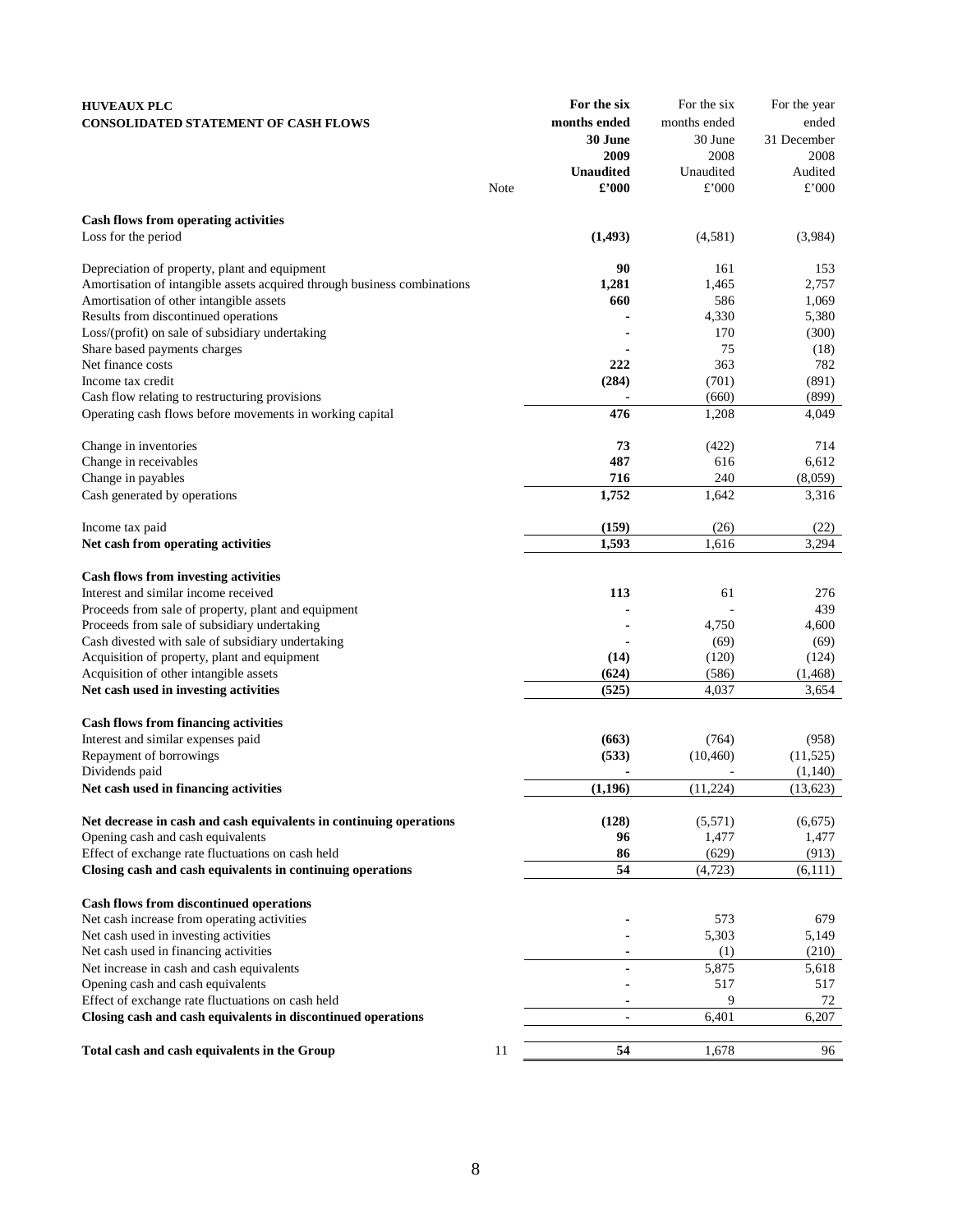# **CONSOLIDATED STATEMENT OF CHANGES IN EQUITY**

|                                  | Unaudited    | Unaudited | Unaudited                | Unaudited | Unaudited   | Unaudited      |
|----------------------------------|--------------|-----------|--------------------------|-----------|-------------|----------------|
|                                  | <b>Share</b> | Share     | Merger                   | Retained  | Translation |                |
|                                  | capital      | premium   | reserve                  | earnings  | reserve     | <b>Total</b>   |
|                                  | £'000        | £'000     | £'000                    | £'000     | £'000       | $\pounds$ '000 |
| At 31 December 2008              | 15,200       | 30,816    | 409                      | (5,117)   | 21          | 41,329         |
| Loss for the period              |              | ۰         | $\overline{\phantom{a}}$ | (1, 493)  | ٠           | (1,493)        |
| Currency translation differences |              | ۰         | $\blacksquare$           | 21        | (33)        | (12)           |
| At 30 June 2009                  | 15,200       | 30,816    | 409                      | (6,589)   | (12)        | 39,824         |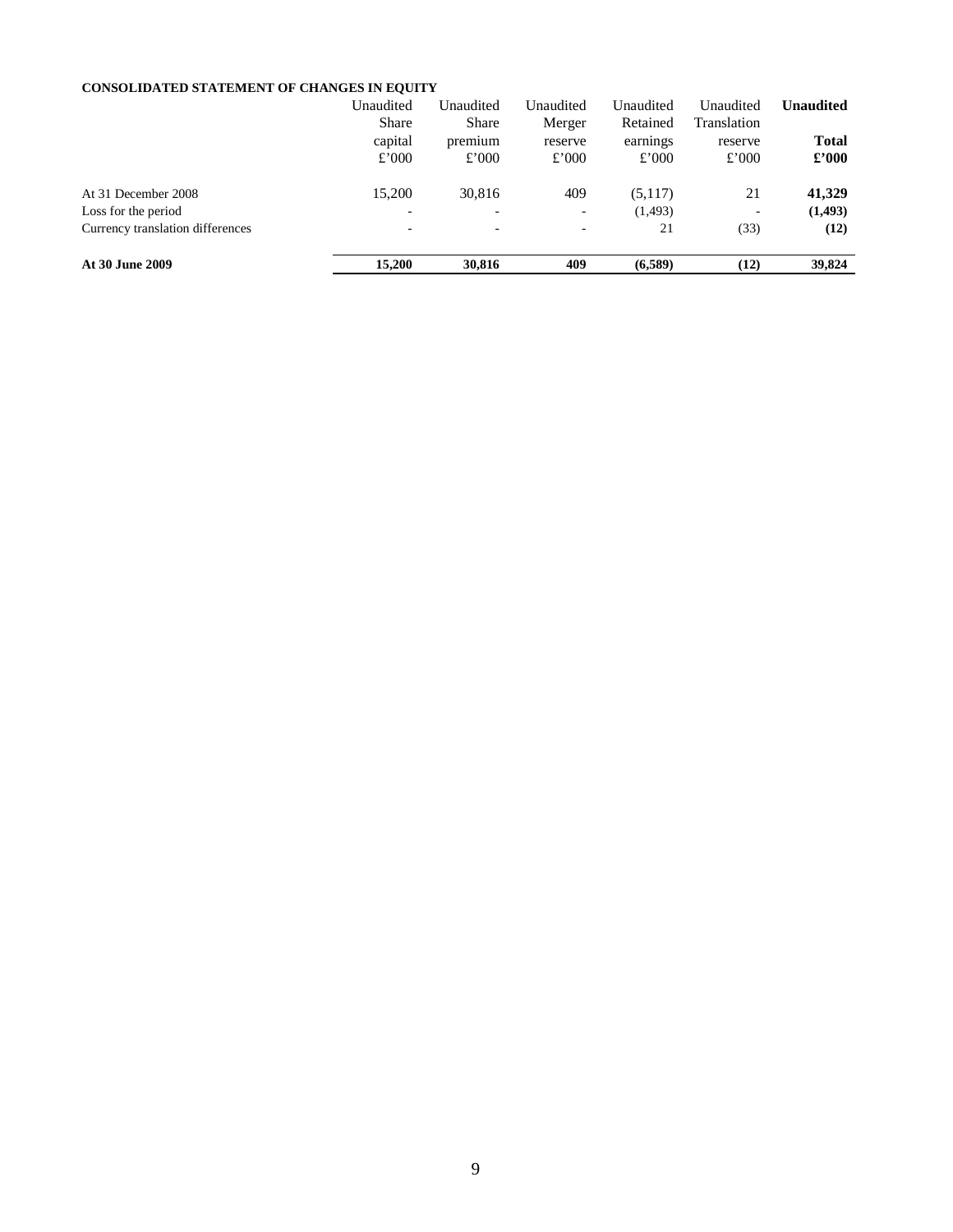#### **HUVEAUX PLC Notes to the Accounts 30 June 2009**

#### **1 Statement of Accounting Policies**

The interim financial statements have been prepared in accordance with the recognition and measurement principles of IFRSs as adopted by the EU, applying the accounting policies and presentation that were applied in the preparation of the Company's published consolidated financial statements for the year ended 31 December 2008, except for the following change:

The Group has applied IFRS 8 "Operating Segments" as of 1 January 2009. IFRS 8 states that segment information should be based on management's internal reporting structure and accounting principles. As disclosed in the financial statements for the year ended 31 December 2008, Huveaux PLC's segment information has already been based on the management reporting structure and therefore the operating segments are the same as previously reported – Political, Education and Learning. Although full disclosure has not been made in accordance with IFRS 8 in these Interim Financial Statements, the Group will fully comply with this standard in the 31 December 2009 financial statements.

#### **Discontinued operations**

A discontinued operation is a component of the Group's business that represents a separate major line of business or geographical area of operations that has been disposed of or that meets the criteria to be classified as held for sale. Discontinued operations are presented in the income statement (including the comparative period) analysing the post-tax profit or loss of the discontinued operation.

#### **2 Nature of information**

The interim accounts for the six months ended 30 June 2009 and the comparative figures for the six months ended 30 June 2008 are not audited by the Company's auditors. The financial statements for the twelve months ended 31 December 2008 have been reported on by the Company's auditors and delivered to the Registrar of Companies. The report of the auditors on these accounts was unqualified and did not contain any statement under Sections 237(2) or 237(3) of the Companies Act 1985.

#### **3 Segment information**

Segment information is presented in respect of the Group's operating segments. The operating segments have been identified on the basis of internal reports about the components of the Group that are regularly reviewed by the chief operating decision maker to allocate resources to the segments and to assess their performance.

|                                          | Six months ended             | Six months ended | Year ended  |
|------------------------------------------|------------------------------|------------------|-------------|
|                                          | 30 June                      | 30 June          | 31 December |
|                                          | 2009                         | 2008             | 2008        |
|                                          | <b>Unaudited</b>             | Unaudited        | Unaudited   |
| Revenue                                  | $\pmb{\pounds}^{\bullet}000$ | £'000            | £'000       |
| Political                                |                              |                  |             |
| Political                                | 4,465                        | 5,530            | 15,960      |
| Learning                                 | 2,754                        | 2,268            | 1,269       |
|                                          | 7,219                        | 7,798            | 17,229      |
| Learning                                 |                              | 2,817            | 2,817       |
| Education                                | 4,062                        | 5,496            | 10,713      |
| Revenue from continuing operations       | 11,281                       | 16,111           | 30,759      |
| Healthcare (discontinued)                |                              | 5,564            | 5,564       |
| <b>Total revenue</b>                     | 11,281                       | 21,675           | 36,323      |
| <b>Revenue</b>                           |                              |                  |             |
| United Kingdom                           | 9,958                        | 14,711           | 26,545      |
| Continental Europe and rest of the world | 1,323                        | 6,964            | 9,778       |
|                                          | 11,281                       | 21,675           | 36,323      |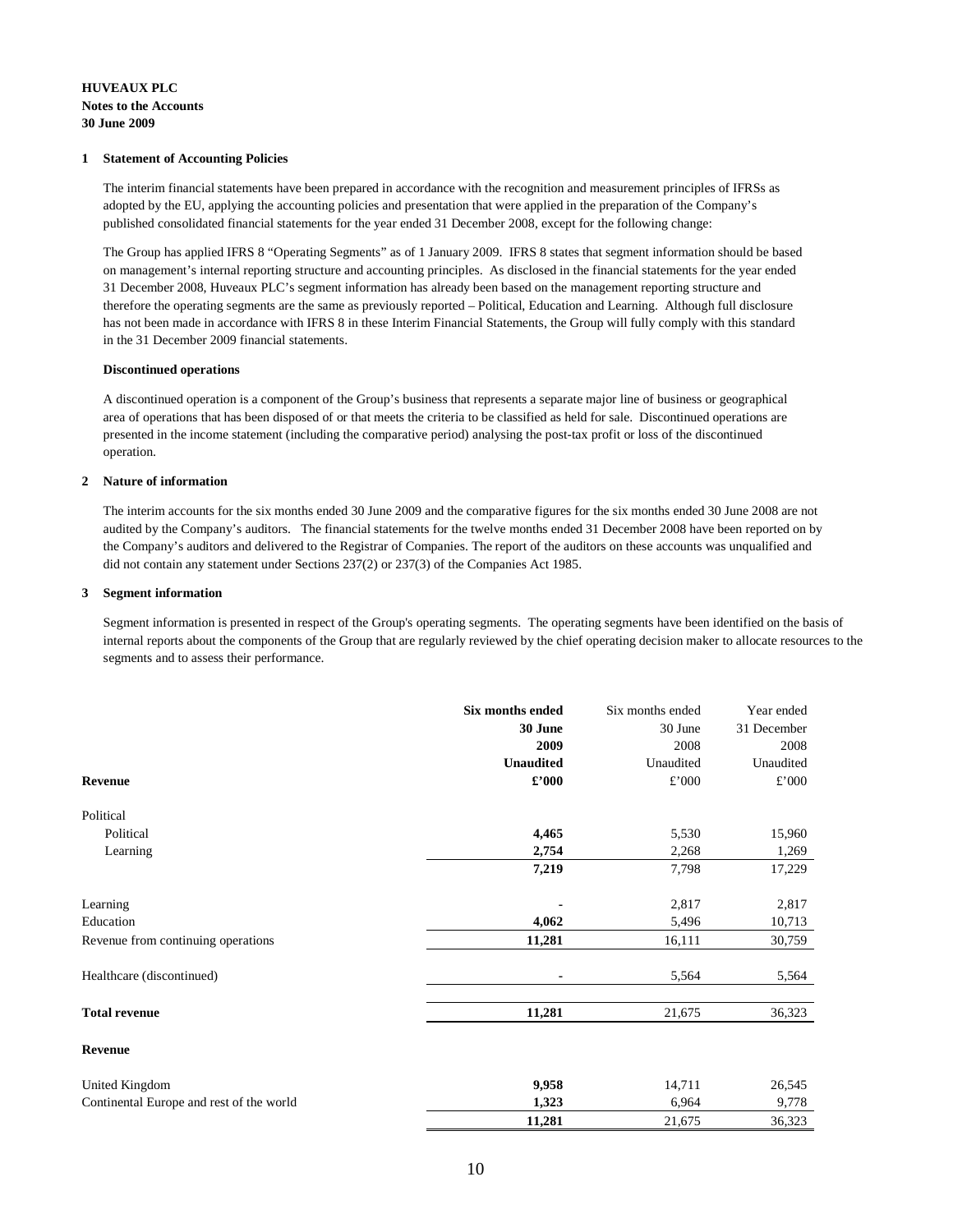#### **3 Segment information (continued)**

|                                          | Six months ended | Six months ended | Year ended  |
|------------------------------------------|------------------|------------------|-------------|
|                                          | 30 June          | 30 June          | 31 December |
|                                          | 2009             | 2008             | 2008        |
|                                          | <b>Unaudited</b> | Unaudited        | Unaudited   |
| <b>EBITDA</b> from operations*           | $\pounds$ '000   | £'000            | £'000       |
| Political                                |                  |                  |             |
| Political                                | 61               | 550              | 2,824       |
| Learning                                 | 547              | 353              | 239         |
|                                          | 608              | 903              | 3,063       |
| Learning                                 |                  | 249              | 194         |
| Education                                | 241              | 887              | 2,262       |
| Head Office                              | (489)            | (642)            | (1,038)     |
| <b>EBITDA</b> from continuing operations | 360              | 1,397            | 4,481       |
| Healthcare (discontinued)                |                  | 402              | 364         |
| <b>Total EBITDA</b>                      | 360              | 1,799            | 4,845       |

\*EBITDA is defined by the Directors as being earnings before interest, tax, depreciation, amortisation of intangible assets acquired through business combinations, and non-trading items.

A reconciliation between EBITDA and operating profit is shown in Schedule A.

#### **4 Non-trading items**

|                                     | Six months ended | Six months ended | Year ended  |
|-------------------------------------|------------------|------------------|-------------|
|                                     | 30 June          | 30 June          | 31 December |
|                                     | 2009             | 2008             | 2008        |
|                                     | <b>Unaudited</b> | Unaudited        | Audited     |
|                                     | $\pounds$ '000   | £'000            | £'000       |
| Redundancy and people related costs | 358              | -                | 151         |
| Abortive deal costs                 | $\blacksquare$   | -                | 39          |
|                                     | 358              | -                | 190         |

#### **5 Taxation**

The taxation charge for the six months ended 30 June 2009 is based on the expected annual tax rate.

#### **6 Earnings per Share**

|                                                                               | Six months ended | Six months ended | Year ended  |
|-------------------------------------------------------------------------------|------------------|------------------|-------------|
|                                                                               | 30 June          | 30 June          | 31 December |
|                                                                               | 2009             | 2008             | 2008        |
|                                                                               | <b>Unaudited</b> | Unaudited        | Audited     |
|                                                                               | $\pounds$ '000   | £'000            | £'000       |
|                                                                               |                  |                  |             |
| Loss attributable to shareholders                                             | (1, 493)         | (4,581)          | (3,984)     |
| Add: loss/(profit) on sale of subsidiary undertaking                          |                  | 170              | (300)       |
| Add: results of discontinued operations                                       |                  | 4.330            | 5,380       |
| Add: non-trading items                                                        | 358              |                  | 190         |
| Add: amortisation of intangible assets acquired through business combinations | 1,281            | 1.465            | 2,757       |
| Less: share based payment charge/(credit)                                     |                  | 75               | (18)        |
| Adjusted profit attributable to shareholders                                  | 146              | 1,459            | 4,025       |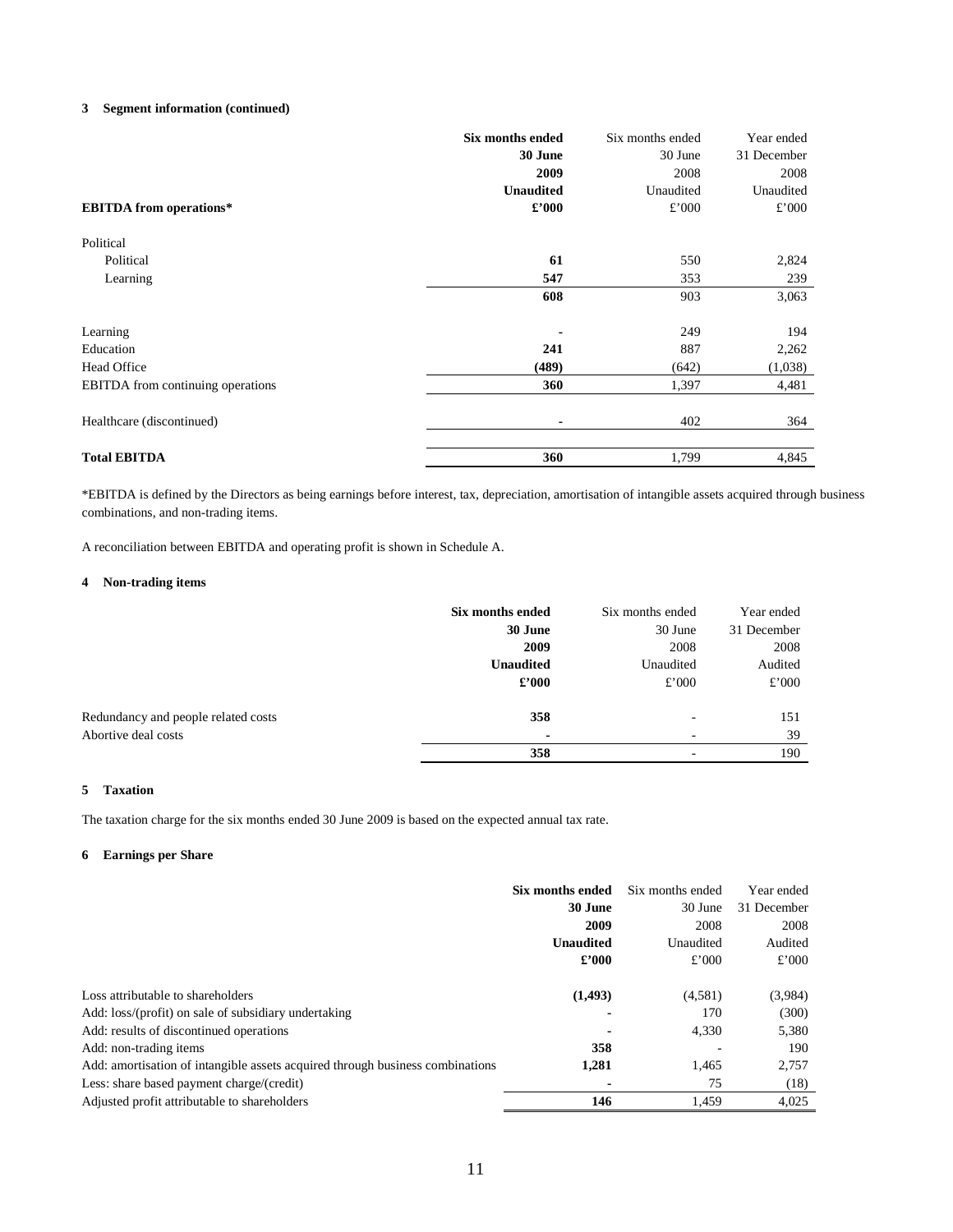|                                                                         | Six months ended | Six months ended | Year ended    |
|-------------------------------------------------------------------------|------------------|------------------|---------------|
|                                                                         | 30 June          | 30 June          | 31 December   |
|                                                                         | 2009             | 2008             | 2008          |
|                                                                         | <b>Unaudited</b> | Unaudited        | Audited       |
|                                                                         | <b>Shares</b>    | <b>Shares</b>    | <b>Shares</b> |
| Weighted average number of shares                                       |                  |                  |               |
| In issue during the year - basic                                        | 151,998,453      | 151,998,453      | 151,998,453   |
| Dilutive potential ordinary shares                                      |                  | 586,820          | 238,888       |
| Diluted                                                                 | 151,998,453      | 152,585,273      | 152,237,341   |
| Loss per share - basic (pence)                                          | (0.98)           | (3.01)           | (2.62)        |
| Loss per share - diluted (pence)                                        | (0.98)           | (3.01)           | (2.62)        |
| Normalised earnings per share before non-trading items and amortisation |                  |                  |               |
| of intangible assets acquired through business combinations (pence)     | 0.10             | 0.96             | 2.65          |

### **7 Goodwill**

|                                                       | Six months ended | Six months ended | Year ended  |
|-------------------------------------------------------|------------------|------------------|-------------|
|                                                       | 30 June          | 30 June          | 31 December |
|                                                       | 2009             | 2008             | 2008        |
|                                                       | <b>Unaudited</b> | Unaudited        | Audited     |
|                                                       | $\pounds$ '000   | £'000            | £'000       |
| Cost & Net book value                                 |                  |                  |             |
| Opening balance                                       | 22,847           | 28,651           | 28,651      |
| Revisions to fair values of assets and liabilities on | ۰                |                  |             |
| acquisitions made in the prior year                   |                  |                  |             |
| Effect of change in tax rate                          | ٠                |                  | (707)       |
| Disposals                                             |                  | (5, 334)         | (5,104)     |
| Closing balance                                       | 22,847           | 23,324           | 22,847      |

# **8 Intangible fixed assets**

|                                               | Six months ended<br>30 June<br>2009<br><b>Unaudited</b><br>$\pounds$ '000 | Six months ended<br>30 June<br>2008<br>Unaudited<br>£'000 | Year ended<br>31 December<br>2008<br>Audited<br>£'000 |
|-----------------------------------------------|---------------------------------------------------------------------------|-----------------------------------------------------------|-------------------------------------------------------|
| Assets acquired through business combinations |                                                                           |                                                           |                                                       |
| Cost                                          |                                                                           |                                                           |                                                       |
| Opening balance                               | 37,129                                                                    | 47,633                                                    | 47,633                                                |
| Disposals                                     | ٠                                                                         | (10, 504)                                                 | (10, 504)                                             |
| Closing balance                               | 37,129                                                                    | 37,129                                                    | 37,129                                                |
| Amortisation                                  |                                                                           |                                                           |                                                       |
| Opening balance                               | 8,293                                                                     | 7,378                                                     | 7,378                                                 |
| Charge for the period                         | 1,281                                                                     | 1,603                                                     | 2,895                                                 |
| Disposals                                     |                                                                           | (1,980)                                                   | (1,980)                                               |
| Closing balance                               | 9,574                                                                     | 7,001                                                     | 8,293                                                 |
| Net book value                                |                                                                           |                                                           |                                                       |
| Opening balance                               | 28,836                                                                    | 40,255                                                    | 40,255                                                |
|                                               |                                                                           |                                                           |                                                       |
| Closing balance                               | 27,555                                                                    | 30,128                                                    | 28,836                                                |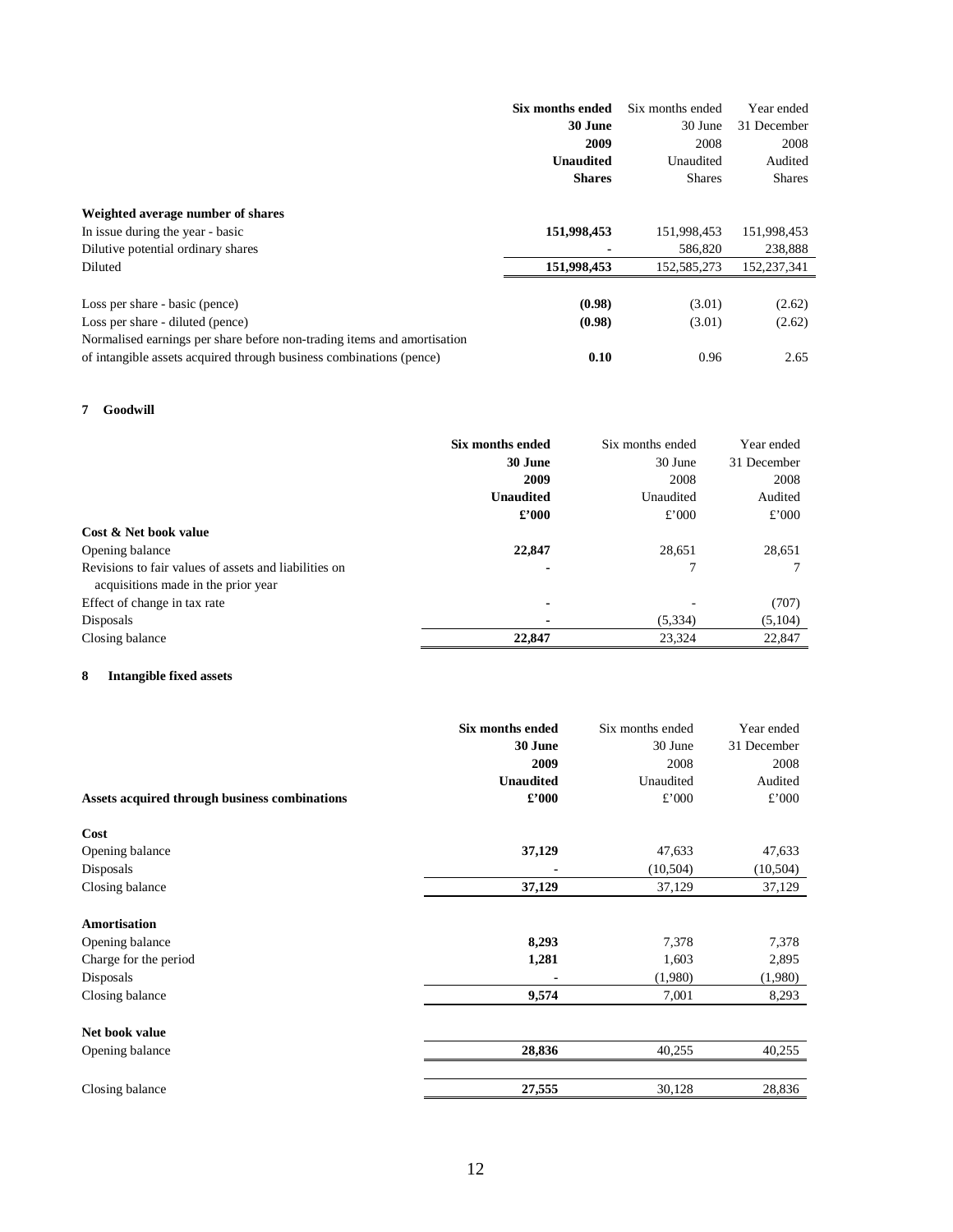|                         | Six months ended<br>30 June<br>2009<br><b>Unaudited</b> | Six months ended<br>30 June<br>2008<br>Unaudited | Year ended<br>31 December<br>2008<br>Audited |
|-------------------------|---------------------------------------------------------|--------------------------------------------------|----------------------------------------------|
| Other intangible assets | $\pounds$ '000                                          | £'000                                            | £'000                                        |
| Net book value          |                                                         |                                                  |                                              |
| Opening balance         | 2,188                                                   | 2,070                                            | 2,070                                        |
| Closing balance         | 2,147                                                   | 1,764                                            | 2,188                                        |
| Net intangible assets   |                                                         |                                                  |                                              |
| Opening balance         | 31,024                                                  | 42,325                                           | 42,325                                       |
| Closing balance         | 29,702                                                  | 31,892                                           | 31,024                                       |

Other intangible assets comprise IT software and plate costs for revision guide materials.

#### **9 Discontinued operations**

 Discontinued operations comprise the results of the French Healthcare business, which was sold on 3 June 2008. Results attributable to this business were as follows:

|                                                             | Six months ended | Six months ended | Year ended  |
|-------------------------------------------------------------|------------------|------------------|-------------|
|                                                             | 30 June          | 30 June          | 31 December |
|                                                             | 2009             | 2008             | 2008        |
|                                                             | <b>Unaudited</b> | Unaudited        | Unaudited   |
|                                                             | $\pounds$ '000   | £'000            | £'000       |
| Revenue                                                     |                  | 5,564            | 5,564       |
| Cost of sales                                               |                  | (4,077)          | (4,077)     |
| Gross profit                                                |                  | 1,487            | 1,487       |
| Non-trading items                                           |                  |                  |             |
| Amortisation of intangible assets acquired through          |                  | (138)            | (138)       |
| business combinations                                       |                  |                  |             |
| Other administrative expenses                               |                  | (1,147)          | (1, 123)    |
| Operating profit                                            |                  | 202              | 226         |
| Net finance costs                                           |                  | (202)            | (202)       |
| Profit before tax                                           |                  |                  | 24          |
| Related income tax                                          |                  | 5                |             |
| Deferred tax credit arising from intangible assets disposed |                  | 2,077            | 2,077       |
| Loss on sale of discontinued operations                     |                  | (6, 412)         | (7, 481)    |
| Loss for the year                                           |                  | (4,330)          | (5,380)     |

 During June 2008 the Group also sold its investment in Epic Group PLC. This is included within continuing operations as it did not constitute a material business segment.

#### **10 Analysis of net debt**

|                          | At beginning |           | Non-cash  | Exchange | At end    |
|--------------------------|--------------|-----------|-----------|----------|-----------|
|                          | of year      | Cash flow | movements | movement | of period |
|                          | £'000        | £'000     | £'000     | £'000    | £'000     |
| Cash at bank and in hand | 96           | (128)     |           | 86       | 54        |
| Debt due within one year | (2,130)      | 533       | (533)     | ٠        | (2,130)   |
| Debt due after one year  | (7.010)      |           | 533       | ٠        | (6, 477)  |
|                          | (9,044)      | 405       |           | 86       | (8,553)   |